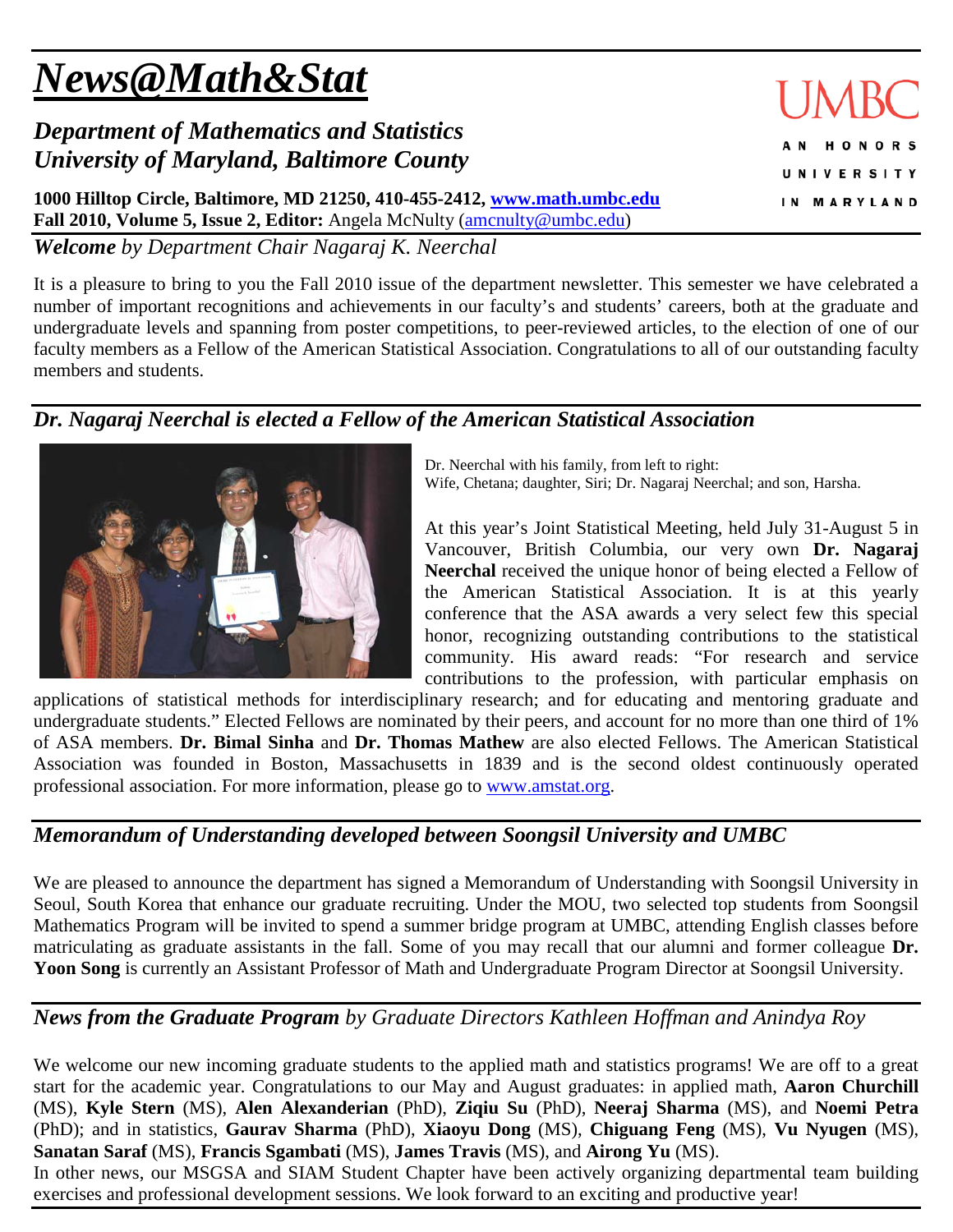#### *News from the Undergraduate Program*

Congratulations to the students who graduated this fall semester! Two Stat B.S. majors, four Math B.S. majors, three Math B.A. majors, and one Math minor were awarded degrees in December. Christine Sweigart, a Mathematics B.A. student, graduated with the university honors Summa Cum Laude for her perfect GPA.

#### *New Faculty Members join the Department*

We welcome the two new lecturers appointed beginning in the fall semester: Dr. Philip Gloor and Dr. Elizabeth Stanwyck. Congratulations on a successful first semester!

#### *Student Kudos*

Statistics Graduate student, **Michelle Danaher**, was awarded the Student Poster Prize at the annual Society of Epidemiologic Research Conference, 2010. Her poster was based on the manuscript "Gene-Environment Interaction by Pooling Biospecimens," by Michelle Danaher, Enrique Scheisterman, Anindya Roy, and Paul Albert. Congratulations for the outstanding student poster.

> Statistics Graduate student, **Joshua Betz**, has received the Radiological Society of North America (RSNA) Trainee Research Prize. The prize was awarded for the project "Whole Brain White Matter DTI Measures Predict Outcome in Patients Admitted with Severe Traumatic Brain Injury" by Joshua Betz, Jiachen Zhio, Anindya Roy, Kathirkamanthan Shanmuganathan, and Rao P. Gullapalli. Joshua received the award at the annual RSNA conference in Chicago, 2010.

Undergraduate Mathematics student, **Geoffrey Clapp**, tied for first place in the Undergraduate Poster Competition at SIAM's Annual Meeting held July 12-16 in Pittsburgh, Pennsylvania. Clapp, a mathematics and computer science double major, has been conducting research under the guidance of Dr. Kathleen Hoffman since 2008. This research project involves developing and evaluating a model of the lamprey's central pattern generator, used to study the role of edge cells in its swimming behavior. In addition

to his placing first for his poster on this research, Clapp has also received two Undergraduate Research Awards from UMBC, a Goldwater Scholarship, and he has presented at URCAD, a SIAM conference held at UMBC.

#### *A unique student: Sergey Erenburg*

**Sergey Erenburg**, a first year Applied Mathematics graduate student, also has an impressive talent for the classic game of chess. Since becoming Captain of UMBC's Chess Team in December 2008, Erenburg has assisted the team in winning the Pan-American Intercollegiate Chess Championship two years in a row, December 2008 and 2009, as well as two President's Cup Championships in April 2009 and 2010. Other achievements include placing  $2<sup>nd</sup>$  in the European Team Championship in 2005,  $9<sup>th</sup>$  in the World Blitz Chess Championship in 2006, and was named the Absolute Chess Champion of Israel from 2004-2006.

#### *Phi Beta Kappa Fall 2010 Induction Ceremony*

Phi Beta Kappa, the oldest and most prestigious scholarly honor society in the United States, held its Fall Induction Ceremony of the ETA Chapter of Maryland at UMBC on November 11, 2010. Prospective inductees must be recommended by faculty and then interviewed to be considered for one of the few available positions in the honor society. This year, only seven students were inducted, including three mathematics or statistics students: **Gregory Handy**, **Anthony Simms**, and **Christine Sweigart**. **Dr. Arthur Pittenger**, Professor Emeritus, was this year's invited lecturer for the ceremony.







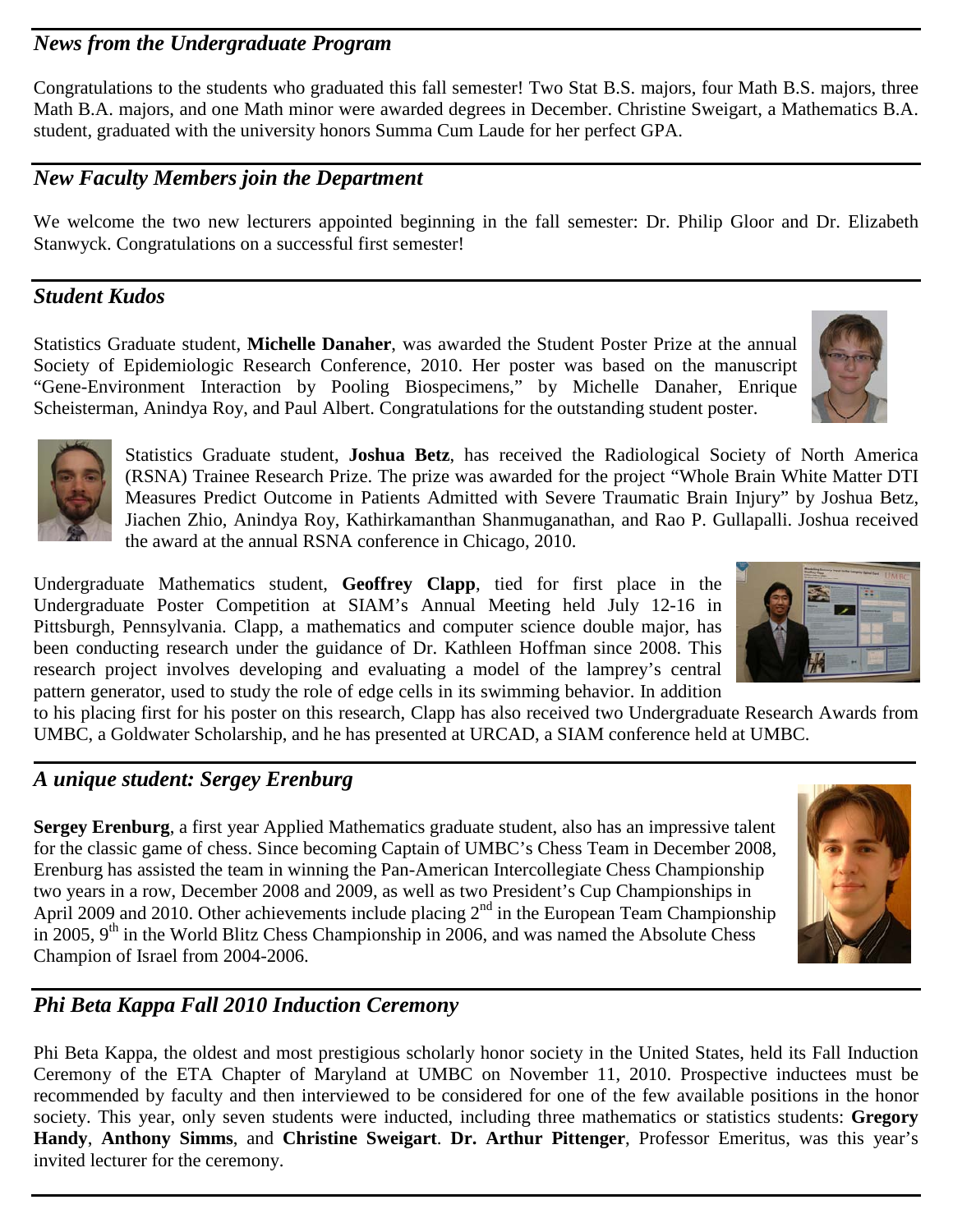#### *News from the SIAM Student Chapter by Vice President David Trott*

This semester marked the third year of the SIAM Student Chapter at UMBC. During the summer, the chapter provided support for students to attend the SIAM Annual



Meeting in Pittsburgh. In October, our officers were proud to represent the chapter and department by assisting with the staffing of the SIAM booth at the USA Science and Engineering Festival on the National Mall in Washington, D.C. It was estimated that more than one million people attended the festival, which was aimed at inspiring young people in the pursuits of science. Building on past successes, the chapter is continuing with the practice of hosting professional development sessions. In November, the chapter hosted a session on the topic of comprehensive exam preparation and featured discussions led by **Dr. Zweck**, **Dr. Gowda**, and **Dr. Roy**. Two additional professional development sessions are planned for next semester.

A number of exciting events are scheduled for the spring semester. At the end of February, a group of students will be attending the SIAM Computational Science and Engineering Conference in Reno, Nevada, which will be host to the SIAM Student Days. The chapter also plans to help co-sponsor the Mid-Atlantic conference with Shippensburg University, as well as a number of other local universities. While the main focus of this Mid-Atlantic conference will be the presentation of research, it will also provide a forum for the different chapters to share their experiences and ideas for activities.

The chapter officers for 2010-2011 are **Jyoti Saraswat** (President), **David Trott** (Vice President), **Jonathan McHenry** (Secretary), **Kyle Stern** (Treasurer), and **Zana Coulibaly** (Webmaster). The chapter faculty advisor is **Dr. Susan Minkoff**.

*News from the MSGSA by Pavan Potharaju*



This year the association hosted two student meetings, two departmental parties, and ushered in the new committee. The student meetings invited faculty guest speakers as part of the "Path towards a successful PHD" theme. **Dr. Dowhan Park** (Statistics) and **Dr. Kathleen Hoffman** (Mathematics) shared their academic experiences and actively participated in Q&A session with students. The Spring departmental party was hosted outdoors at the Patapsco State Park, and the Fall party was hosted in the game room on campus. Faculty, students and staff attended these events in large with their families. The elections for the 2011 committee were conducted in November and the following are the new officers of MSGSA: **Paula Borrego** (President), **April Albertine** (Vice President), **Nicole Massarelli** (Secretary), **Elande Baro** (Treasurer) and **Amanda Peterson** (Senator).

#### *News from the Council of Majors and Pi Mu Epsilon by President Victoria Kohl*

The Council of Majors and Pi Mu Epsilon have been holding weekly gatherings for Mathematics and Statistics undergraduate students where students may study together and socialize from 12:30-1:30 on Wednesdays in MP 012A. PME and the Math Council of Majors also hosted a vibrant discussion with **Dr. Reed** from the Department of Defense on Thursday, November 18. Dr. Reed's talk focused on the relationships between math and other disciplines as well as the importance of looking at the many variables that go into solving real-world problems. The Council and PME are actively planning events for the rest of the semester, including a social event to be held on Study Day in the Math Lounge, as well as many more events for next semester.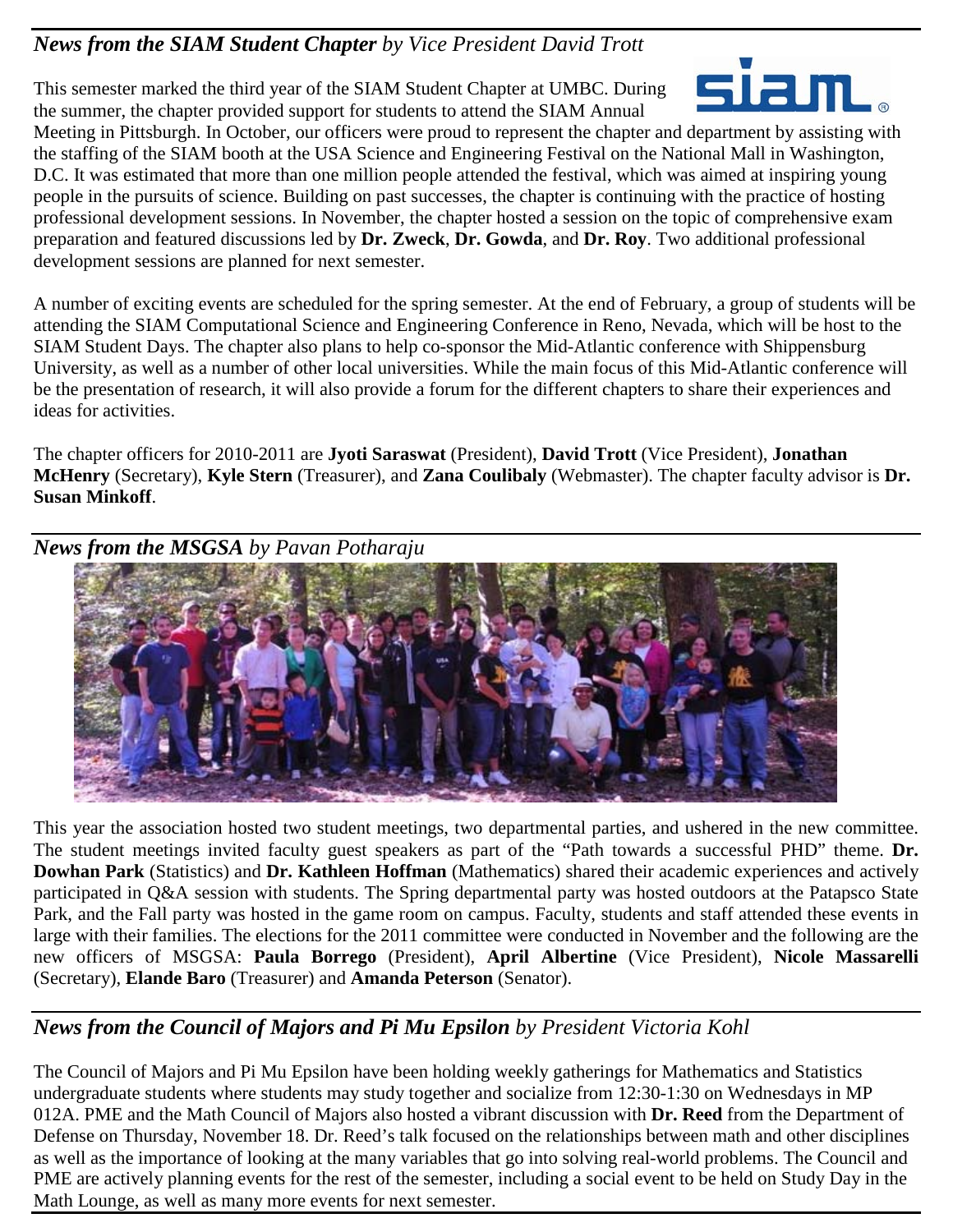## *Projects Lead to Two Publications in Peer-Reviewed Journals for CIRC Students*

The Center for Interdisciplinary Research and Consulting (CIRC) in the Department of Mathematics and Statistics makes the expertise of the department's faculty and students available to the community both on- and off-campus. CIRC projects in Spring 2010 led to two professional publications this semester. One article, published in "The Journal of Gastrointestinal

Surgery," [\(www.springerlink.com/content/1091-255x/\)](http://www.springerlink.com/content/1091-255x/) arose from a joint project with long-time collaborator **Dr. M. Didolkar** of Sinai Hospital. CIRC affiliated co-authors were **Airong Yu**, **Nagaraj Neerchal**, and **Liz Stanwyck**. The second article, published in "Bipolymers," arose from a collaboration with **S. Ganguly** (a student in the Chemistry and Biochemistry department at UMBC), and was co-authored by **Liz Stanwyck**.

#### *The CIRC Social Hour continues to attract VIPs*



From left to right: Dr. Matthias Gobbert, Dr. Nagaraj Neerchal, Dr. Garikai Campbell, and Dr. Rafael Angel Zapata.

The photo shows **Dr. Garikai Campbell**, Associate Vice President for Strategic Planning, Associate Professor of Mathematics, and **Dr. Rafael Angel Zapata**, Assistant Dean and Director of the Intercultural Center, both from Swarthmore College in Pennsylvania. These gentlemen stopped by the Social Hour during their tour of UMBC. Research assistants for CIRC are **Kyle Stern** (Mathematics) and **Xiao-Song Zhong** (Statistics). Other students affiliated with CIRC this semester include **Elias Al-Najjar** and **Paula Borrego**.

#### *Software Workshops led by students involved with CIRC continue to be popular*

UMBC's High Performance Computing Facility (HPCF) and CIRC maintained its synergistic collaboration this semester through interactive user training sessions led by students such as graduate research assistant **Andrew Raim**, and graduate student **David Trott**. These training sessions are built on CIRC experience with hands-on training. CIRC also supported the NSF funded REU Site: Interdisciplinary Program in High-Performance Computing over the summer. CIRC directors **Dr. Nagaraj Neerchal** and **Dr. Matthias Gobbert** led this summer program. For more information on UMBC's High Performance Computing Facility, please see [www.umbc.edu/hpcf.](http://www.umbc.edu/hpcf) For more information on the REU Site, please refer to [www.umbc.edu/hpcreu.](http://www.umbc.edu/hpcreu)<br>Graduate Research Assistant, Andrew



Raim, assists HPCF users during an interactive training session.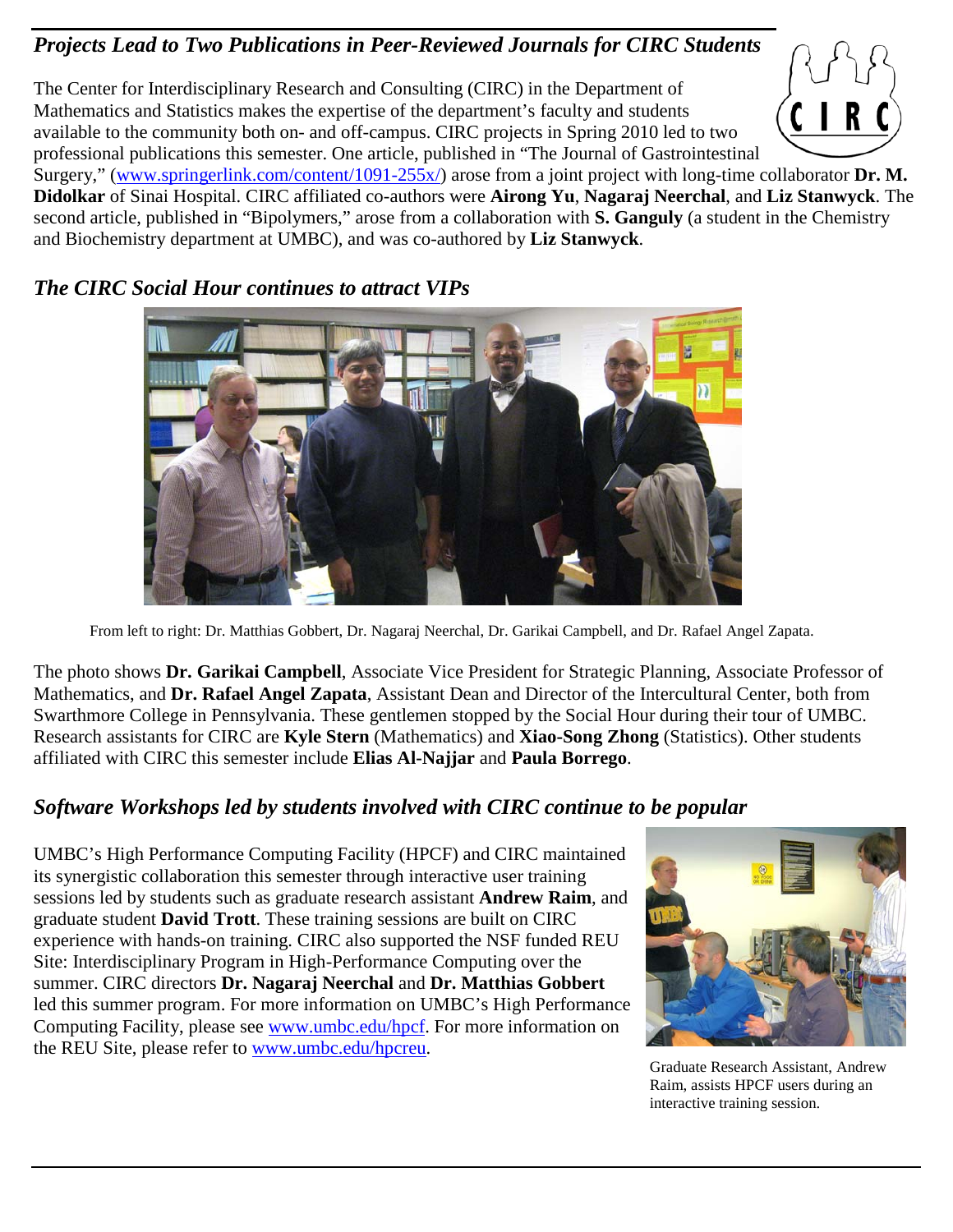## *REU SITE: Interdisciplinary Program in High Performance Computing*



Led by Program Directors **Dr. Nagaraj Neerchal**  and **Dr. Mathias Gobbert**, with assistance from Program Coordinator **Kristel Ehrhardt**, this past summer marked the beginning of the REU Site: Interdisciplinary Program in High Performance Computing in the Department of Mathematics and Statistics at UMBC. Out of over 100 applicants, eight students were selected from across the country for National Science Foundation funding, and one UMBC student was funded by a grant

from the National Security Agency to the Meyerhoff Program. The eight-week program provided a rich exposure to both mathematical and statistical areas of computing by including material from scientific, parallel, and statistical computing.

Math 447 (Introduction to Parallel Computing), a 3-credit summer course, was integrated into the program and included lectures and hands-on computer lab sessions with support from graduate teaching assistants **Kyle Stern** and **Navy Sushon**. The photo to the right shows a hands-on lab led by Kyle Stern. Students participating in the program attended a GRE preparation course, as well as various professional development dinners with speakers on presentation skills, skills for graduate school, and career development tips from faculty and non-faculty researchers. The program also included visits by VIPs including President **Dr. Freeman Hrabowski** (see above photograph), Provost **Dr. Elliot Hirshman**, Dean **Dr. Philip Rous, Dr. Janet Rutledge** and **Dr. Renetta Tull** from the Graduate School, **Kathy Sutphin** from the



CNMS Dean's Office, **Casey Miller** from the Shriver Center, **Cassie Bichy** from the Learning Resource Center, **Dr. Ken Baron** from the Academic Advising Office, and **Atheeth Hiremath** from the *UMBC Review*. Furthermore, the students enjoyed scientific/career field trips to places such as the National Security Agency and NASA Goddard Space Flight Center, which were graciously organized by **Dr. Mel Currie** and **Dr. Robert Lebair**, respectively. We appreciate all of the help we received to make this program such a success: the mentioned colleagues at UMBC; the many UMBC offices involved in scheduling classes and reserving housing; and of course, the tireless efforts of our departmental staff **Deneen Blair**, **Tarsha Randolph**, and **Boris Alemi**.

One goal of the REU Site program was to provide students with exposure to conducting research with applications



researchers, or clients. The projects in this program were interdisciplinary with clients from fields outside of mathematics and statistics. The two teams of students selected one project with client **Dr. Robert Bell** from AT&T Labs (New Jersey), and one with **Dr. Arthur Sherman** from the National Institutes of Health in collaboration with local faculty **Dr. Bradford Peercy**. The photograph to the left shows Dr. Peercy presenting the project background on the pancreatic beta cell. The project work was supported by graduate research assistants **David Trott** and

**Andrew Raim**.

The students concluded the program by giving poster presentations at the Summer Undergraduate Research Fest (SURF). **Terry Lebair**, shown in the photograph to the right, and **Chris Raastad** (not pictured) were two of four oral presentations in the plenary session of SURF.

Please visit the program webpage www.umbc.edu/hpcreu for information on all involved, special events, and a photo gallery. Check back soon for a link to video about the program!

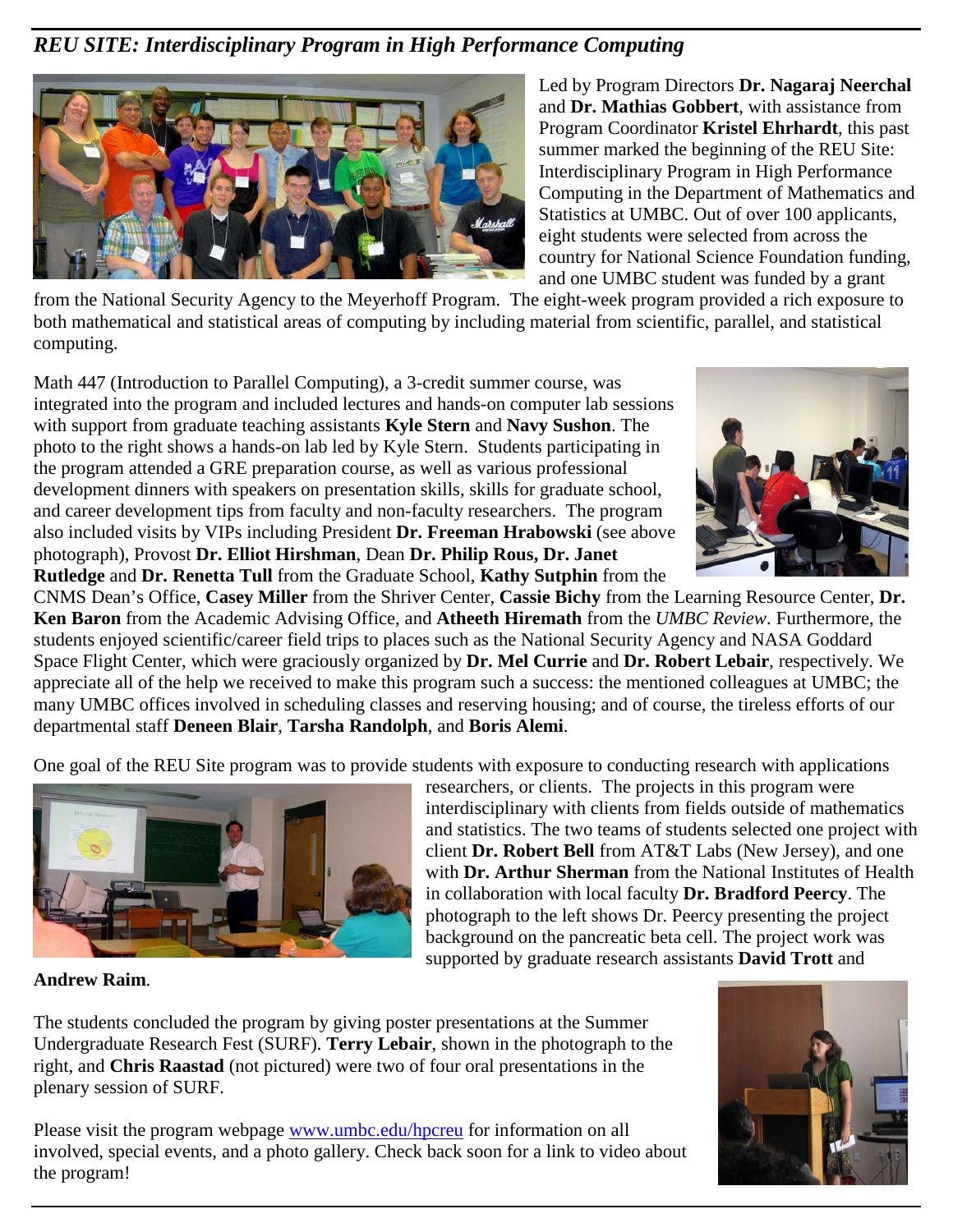## *REU SITE: Interdisciplinary Program in High Performance Computing*



#### **Team 1**

*Enabling Physiologically Representative Simulations of Pancreatic Beta Cells*  Team Members: **Sidafa Conde, Teresa Lebair, Christopher Raastad,** and **Virginia Smith** Graduate Assistants: **Kyle Stern** and **David Trott** Faculty Mentor: **Matthias K. Gobbert** Clients: **Bradford Peercy** and **Arthur Sherman**

Diabetes is one of the most common diseases today in the United States, currently affecting over 23 million Americans. The condition results either from defects in insulin production within the pancreas or from defects in functionality as the insulin interacts with cells throughout the body. The pancreas is composed of several types of cells, the most prevalent being the beta cell. Working as part of the 2010 HPC REU at UMBC, Team 1 improved upon MATLAB code developed by the clients. The code, which solves a problem with millions of degrees of freedom, was executed on the cluster tara in the UMBC High Performance Computing Facility. The team also implemented new features into the code, such as random coupling strengths between beta cells. This feature produced a crucial discovery: for



intermediate values of the coupling strength, a small increase in the number of fast cells acts by first increasing the burst period, actually slowing down the oscillations before falling into the pattern of reducing the burst period with larger proportions of fast cells again. This counter-intuitive discovery is potentially transformative and could lead to more exciting research in the area.

See<http://www.umbc.edu/hpcreu/2010/projects/team1.html> for more information.



#### **Team 2**

*Parallelization of Matrix Factorization for Recommender Systems* Team Members: **Julia Baum**, **Cynthia Cook**, **Michael Curtis**, **Joshua Edgerton**, and **Scott Rabidoux** Graduate Assistant: **Andrew Raim** Faculty Mentor: **Nagaraj Neerchal** Client: **Robert Bell**

Suppose you're given a large collection of movie ratings consisting of triplets (viewer, movie, rating). What's the best way to understand viewers' preferences using only this data, and to predict which other movies they might like? This was the question posed recently in the famous Netflix Prize competition, which featured a one million dollar grand prize. The contest concluded in September 2009; among the winning team was Dr. Robert Bell from AT&T Research. Working with Dr. Bell as a client and mentor, Team 2 explored the Collaborative Filtering approach used to win the



contest. This approach involves fitting non-linear regression models, with parameters representing latent (unobserved) factors that attempt to explain the (observed) ratings. The team of REU participants implemented two model fitting algorithms on the tara cluster – alternating least squares (ALS) and stochastic gradient descent (SGD) – and investigated the use of parallel computing to improve their performance. See http://www.umbc.edu/hpcreu/2010/projects/team2.html for more information.